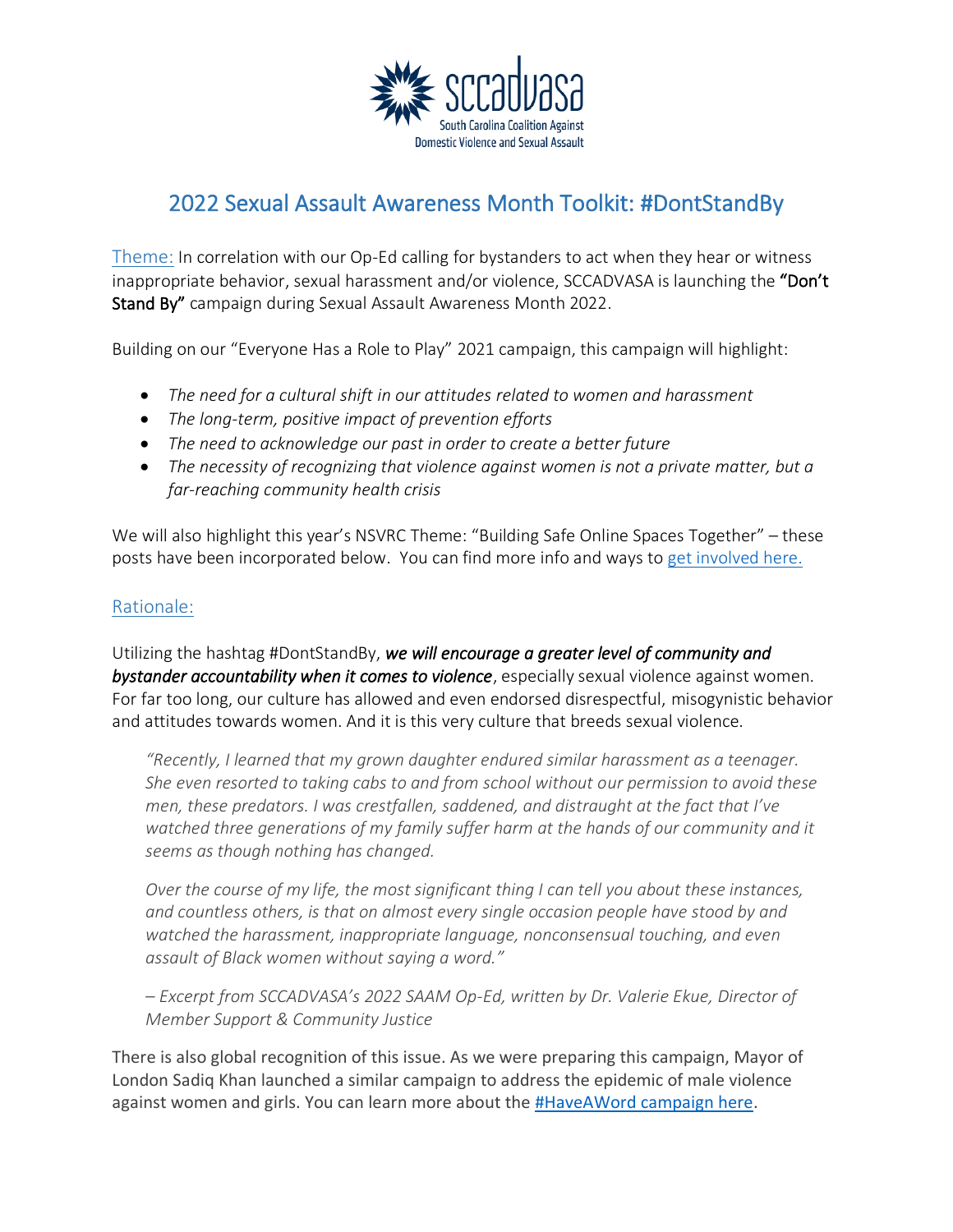

## Weekly Topics:

- o Kick-off: (April 1-4) Introduction SAAM + #DontStandBy + #BeKindOnline
- $\circ$  Week 1: (April 5-10) How locker room talk & sexist jokes contribute to a culture of violence + Know the Facts about online sexual abuse
- o Week 2: (April 11-17) Calling out catcallers: change starts with you (acknowledging the problem) + Practicing digital consent
- $\circ$  Week 3: (April 18-24) Sexism is taught early: how to change the cycle for the next generation (Prevention) + Keeping kids safe online
- $\circ$  Week 4: (April 25-30) Don't stand by, step in (community health crisis) + Take Action to Intervene (online bystander intervention)

Hashtags: #DontStandBy #SAAM2022 #SCSaysNoMore #BeKindOnline #SAAMSafeOnlineSpaces

Graphics: All images can be accessed via this [Shared Folder](https://scc247.sharepoint.com/:f:/g/EqxuKFpDz9tMshFq2MDk7JcBZkKVQw5eT2jEBxtIwVo5Zw?e=44l0mK)

For More Info or Social Media Assistance: Email [communications@sccadvasa.org.](mailto:communications@sccadvasa.org)

# *Sample Social Media Posts (SCCADVASA will be posting these weekly):*

### Kick-off: (April 1-4) Introduction SAAM + #DontStandBy + #BeKindOnline

- April is Sexual Assault Awareness Month. Everyone has a role to play in ending sexual assault, harassment, and abuse. What's yours? #DontStandBy #SAAM2022 #SCSaysNoMore <https://www.sccadvasa.org/saam2022/>
- [above in Spanish] Abril es el mes de la concientización sobre la agresión sexual. Todo el mundo tiene un papel que desempañar para acabar con las agresiones, el acoso, y el abuso sexual.¿Cuál es tuyo? #DontStandBy #SAAM2022 #SCSaysNoMore <https://www.sccadvasa.org/saam2022/>
- ICYMI: Dr. Valerie Ekue, Director of Member Support & Community justice, penned this article highlighting the necessity for bystanders to step up and speak out against harassment and sexual violence. #DontStandBy #SAAM2022 #SCSaysNoMore
- Whether you're online or offline, connect with respect. During #SAAM2022, learn from @NSVRC about the values, skills, and actions to build communities that thrive online and offline. #BeKindOnline #SAAMSafeOnlineSpaces <https://nsvrc.co/SAAM2022>

## Week 1: (April 5-10) How sexist jokes contribute to a culture of violence + Know the Facts about online sexual abuse

• Sexist jokes, rape jokes, and victim-blaming comments may seem harmless, but they contribute to the same way of thinking that fuels real-life violence. #DontStandBy when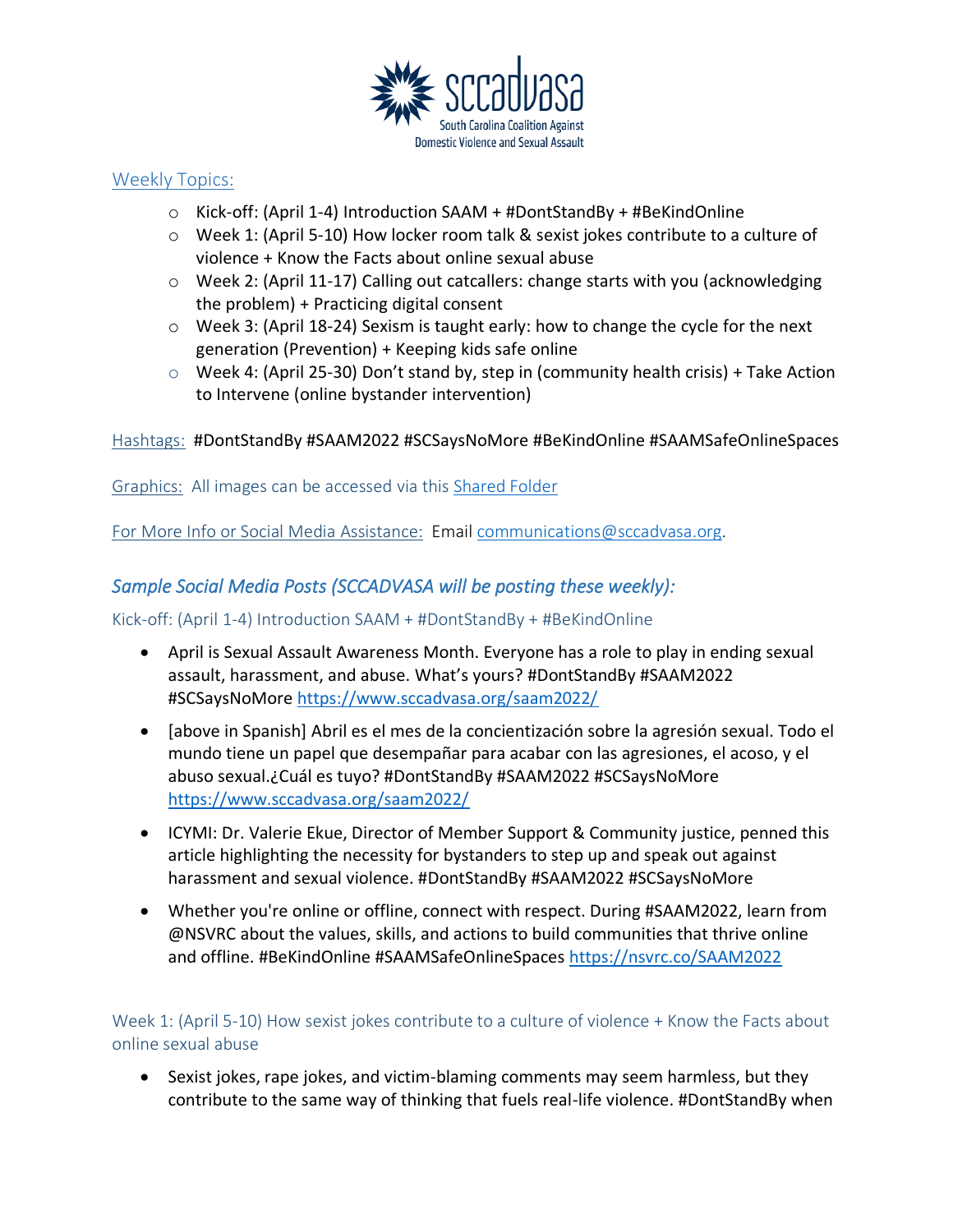

you hear this type of talk. [https://www.nsvrc.org/blogs/taking-sexual-assault-seriously](https://www.nsvrc.org/blogs/taking-sexual-assault-seriously-online-and-offline)[online-and-offline](https://www.nsvrc.org/blogs/taking-sexual-assault-seriously-online-and-offline) #SCSaysNoMore #SAAM2022

- (Tuesday, 4/5) Today is #SAAM Day of Action! Wear teal, the color of sexual violence prevention, and share your selfie or a collage with your friends or coworkers. Show your support for survivors + learn how you can take action to help end sexual violence. #DontStandBy<https://www.nsvrc.org/saam/2022/getinvolved>
- "Just log off" is not always an effective solution rather than expecting victims to change or limit their online presence, we must address the root causes of sexual harassment. Learn more @NSVRC. #BeKindOnline #SAAM2022 <https://nsvrc.co/KnowTheFacts>

### Week 2: (April 11-17) Calling out catcallers: change starts with you + Practicing digital consent

- While catcalling, innuendos, inappropriate comments, and vulgar gestures aren't illegal, this doesn't make them less threatening or harmful to the person experiencing them. #DontStandBy when you see behaviors that encourage sexual violence. You can be the change — bystander tips & strategies are available: [https://www.nsvrc.org/sites/default/files/2018-02/publications\\_nsvrc\\_tip](https://www.nsvrc.org/sites/default/files/2018-02/publications_nsvrc_tip-sheet_bystander-intervention-tips-and-strategies_1.pdf)sheet bystander-intervention-tips-and-strategies 1.pdf
- Consent is an ongoing conversation. Remember that consent is voluntary, never assume, respect boundaries, and always communicate clearly. These are just a few ways to respectfully determine our needs and the needs of others. #SAAM2022 #SAAMSafeOnlineSpaces <https://nsvrc.co/DigitalConsent2022>
- In the U.S., more than more than 1 in 3 women experienced sexual violence involving physical contact during her lifetime. But we cannot change the things that we don't acknowledge. Let's finally come together and hold one another accountable to build a better tomorrow. #DontStandBy #SAAM2022 <https://www.cdc.gov/violenceprevention/sexualviolence/fastfact.html>
- [above in Spanish] En Estados Unidos, más de 1 de cada 3 mujeres ha sufrido violencia sexual con contacto físico a lo largo de su vida. Pero no podemos cambiar las cosas que no reconocemos.Unámonos por fin y responsabilizarnos los unos a otros de construir un mañana mejor. #DontStandBy #SAAM2022

<https://www.cdc.gov/violenceprevention/sexualviolence/fastfact.html>

Week 3: (April 18-24) Sexism is taught young/how to change the cycle for the next generation (Prevention) + Keeping kids safe online

• DYK: 1 in 10 girls is catcalled before her  $11<sup>th</sup>$  Birthday? Objectification and inappropriate comments about girls' and women's bodies contribute to a culture where the female